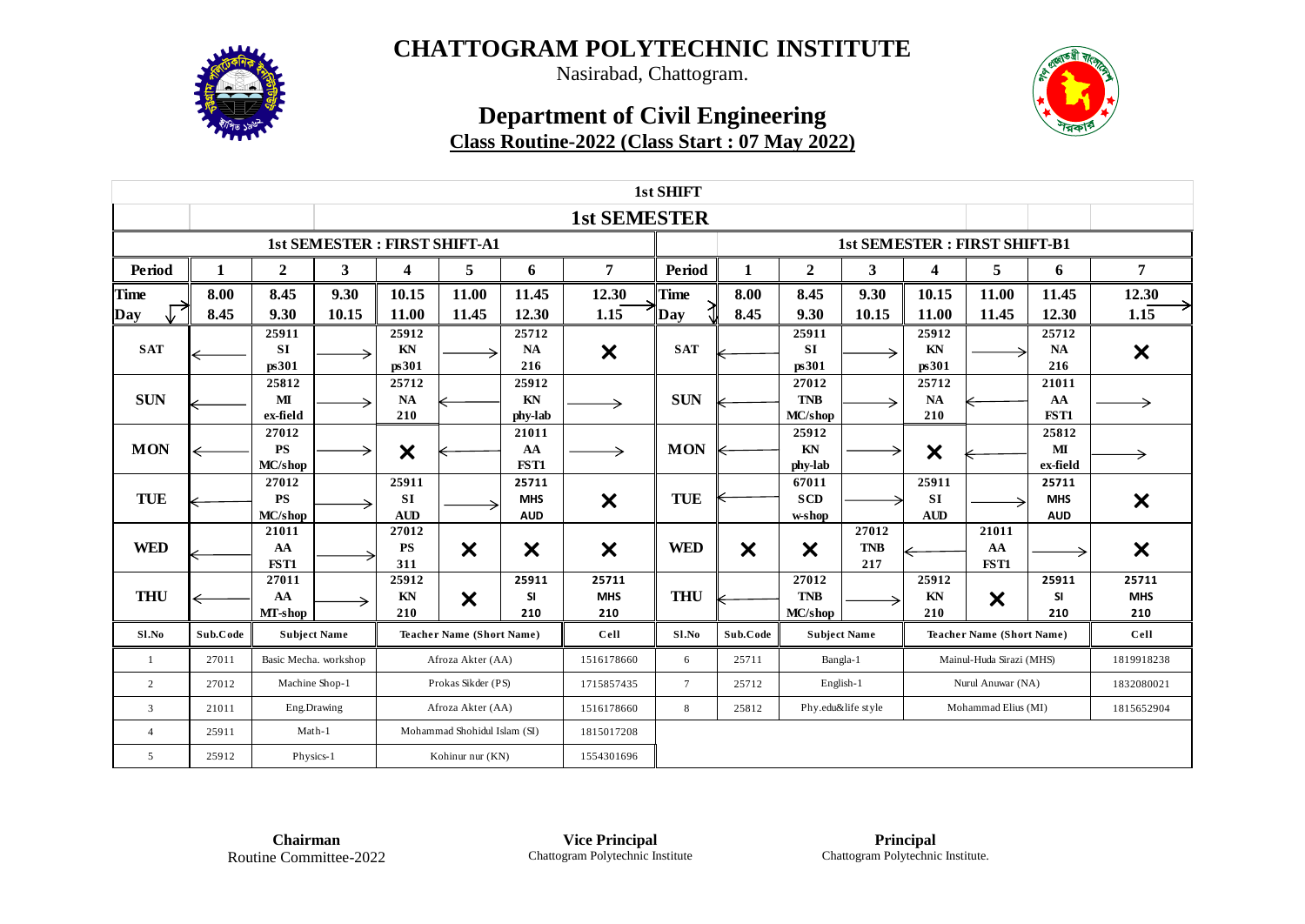

Nasirabad, Chattogram.

## **Department of Civil Engineering Class Routine-2022 (Class Start : 07 May 2022)**



| 1st SHIFT                           |          |                             |             |                               |                               |                                 |                           |  |                     |                           |                     |                         |                                      |                           |                           |
|-------------------------------------|----------|-----------------------------|-------------|-------------------------------|-------------------------------|---------------------------------|---------------------------|--|---------------------|---------------------------|---------------------|-------------------------|--------------------------------------|---------------------------|---------------------------|
|                                     |          |                             |             |                               |                               |                                 | 3rd SEMESTER              |  |                     |                           |                     | <b>FIRST SHIFT-B1</b>   |                                      |                           |                           |
| 3rd SEMESTER: FIRST SHIFT-A1: TCL = |          |                             |             |                               |                               |                                 |                           |  |                     |                           |                     |                         |                                      |                           |                           |
| Period                              | 1        | $\overline{2}$              | 3           | $\overline{\mathbf{4}}$       | 5                             | 6                               | 7                         |  | 1                   | $\mathbf{2}$              | 3                   | $\overline{\mathbf{4}}$ | 5                                    | 6                         |                           |
| <b>Time</b>                         | 8.00     | 8.45                        | 9.30        | 10.15                         | 11.00                         | 11.45                           | 12.30                     |  | 8.00                | 8.45                      | 9.30                | 10.15                   | 11.00                                | 11.45                     | 12.30                     |
| Day                                 | 8.45     | 9.30                        | 10.15       | 11.00                         | 11.45                         | 12.30                           | 1.15                      |  | 8.45                | 9.30                      | 10.15               | 11.00                   | 11.45                                | 12.30                     | 1.15                      |
| <b>SAT</b>                          |          | 66611<br>AK                 |             | 66822<br><b>SNL</b>           | 67032                         |                                 |                           |  | 66822<br><b>SNL</b> |                           | 67031<br>NN         |                         |                                      | 65922<br>KN               |                           |
|                                     |          | cad-cam                     |             | 218                           | AA<br>315                     | $\boldsymbol{\mathsf{x}}$       | $\boldsymbol{\mathsf{x}}$ |  | 218                 |                           | MC/shop             |                         |                                      | phy-lab                   |                           |
|                                     | 65922    |                             | 66822       | 65931                         |                               | 67031                           |                           |  | 65922               |                           | 67031               | 65931                   |                                      | 66822                     |                           |
| <b>SUN</b>                          | KN       |                             | <b>SNL</b>  | KM                            |                               | $\mathbf{N}\mathbf{N}$          | →                         |  | KN                  |                           | NN                  | KM                      |                                      | <b>SNL</b>                |                           |
|                                     | ps302    |                             | ps302       | ps302                         |                               | MC/shop                         |                           |  | ps302               |                           | 218                 | ps302                   |                                      | <b>BEL</b>                |                           |
|                                     |          | 67032<br>AA                 |             |                               |                               | 65722                           |                           |  |                     | 66611<br>AK               |                     | 67032                   |                                      | 65722<br>$\mathbf{NA}$    |                           |
| <b>MON</b>                          |          | F-shop                      |             | $\boldsymbol{\mathsf{x}}$     |                               | NA<br>210                       | →                         |  |                     | cad-cam                   |                     | AA<br>306               |                                      | 210                       |                           |
|                                     |          | 66611                       |             | 67031                         |                               | 65922                           |                           |  | 66822               |                           |                     | 67032                   |                                      |                           |                           |
| <b>TUE</b>                          |          | AK<br>cmt-lab1              |             | $\mathbf{N}\mathbf{N}$<br>217 |                               | KN                              | →                         |  | <b>SNL</b><br>218   | $\boldsymbol{\mathsf{x}}$ |                     | AA                      | →                                    | $\boldsymbol{\mathsf{x}}$ | $\boldsymbol{\mathsf{x}}$ |
|                                     |          |                             |             |                               |                               | phy-lab                         |                           |  |                     |                           |                     | F-shop                  |                                      |                           |                           |
| <b>WED</b>                          |          | 65931<br>KM                 | 65922<br>KN | 65722<br><b>NA</b>            |                               | 67031<br>$\mathbf{N}\mathbf{N}$ |                           |  |                     | 65931<br>KM               | 65922<br>KN         | 65722<br><b>NA</b>      |                                      | 66611<br>AK               |                           |
|                                     |          | <b>AUD</b>                  | <b>AUD</b>  | ps301                         |                               | MC/shop                         | →                         |  |                     | <b>AUD</b>                | AUD                 | ps301                   |                                      | cad-cam                   |                           |
|                                     |          | 65931                       |             | 67032                         |                               | 66822                           |                           |  |                     | 65931                     |                     | 67032                   |                                      | 67031                     |                           |
| <b>THU</b>                          |          | KM                          |             | AA                            |                               | <b>SNL</b>                      |                           |  |                     | KM                        |                     | AA                      |                                      | $\mathbf{N}\mathbf{N}$    |                           |
|                                     |          | <b>AUD</b>                  |             | <b>AUD</b>                    |                               | BEL                             |                           |  |                     | <b>AUD</b>                |                     | <b>AUD</b>              |                                      | MC/shop                   |                           |
| Sl.No                               | Sub.Code | <b>Subject Name</b>         |             |                               | A-1 Teacher Name (Short Name) |                                 | Cell                      |  | Sub.Code            |                           | <b>Subject Name</b> |                         | <b>B-1 Teacher Name (Short Name)</b> | Cell                      |                           |
| 1                                   | 67031    | Machine shop-3              |             |                               | Mohammad Nurunobi (NN)        |                                 | 1818232404                |  | 65922               |                           | Physics-2           |                         | Kohinur nur                          |                           | 1554301696                |
| $\overline{2}$                      | 67032    | Foundry                     |             | Afroza Akter (AA)             |                               |                                 | 1516178660                |  | 65931               | Math-2                    |                     |                         | Kawshik mondol                       | 1714391718                |                           |
| $\mathbf{3}$                        | 66611    | <b>Computer Application</b> |             |                               | <b>Abdul Kader (AK)</b>       |                                 | 1840096416                |  | 65722               |                           | Comm. English       |                         | <b>Nurul Anuwar</b>                  | 1832080021                |                           |
| $\overline{4}$                      | 66822    | Ent.Eng.Fundamental         |             | Lima Akter                    |                               |                                 | 1786880511                |  |                     |                           |                     |                         |                                      |                           |                           |

**Chairman** Routine Committee-2022

**Vice Principal** Chattogram Polytechnic Institute

**Principal** Chattogram Polytechnic Institute.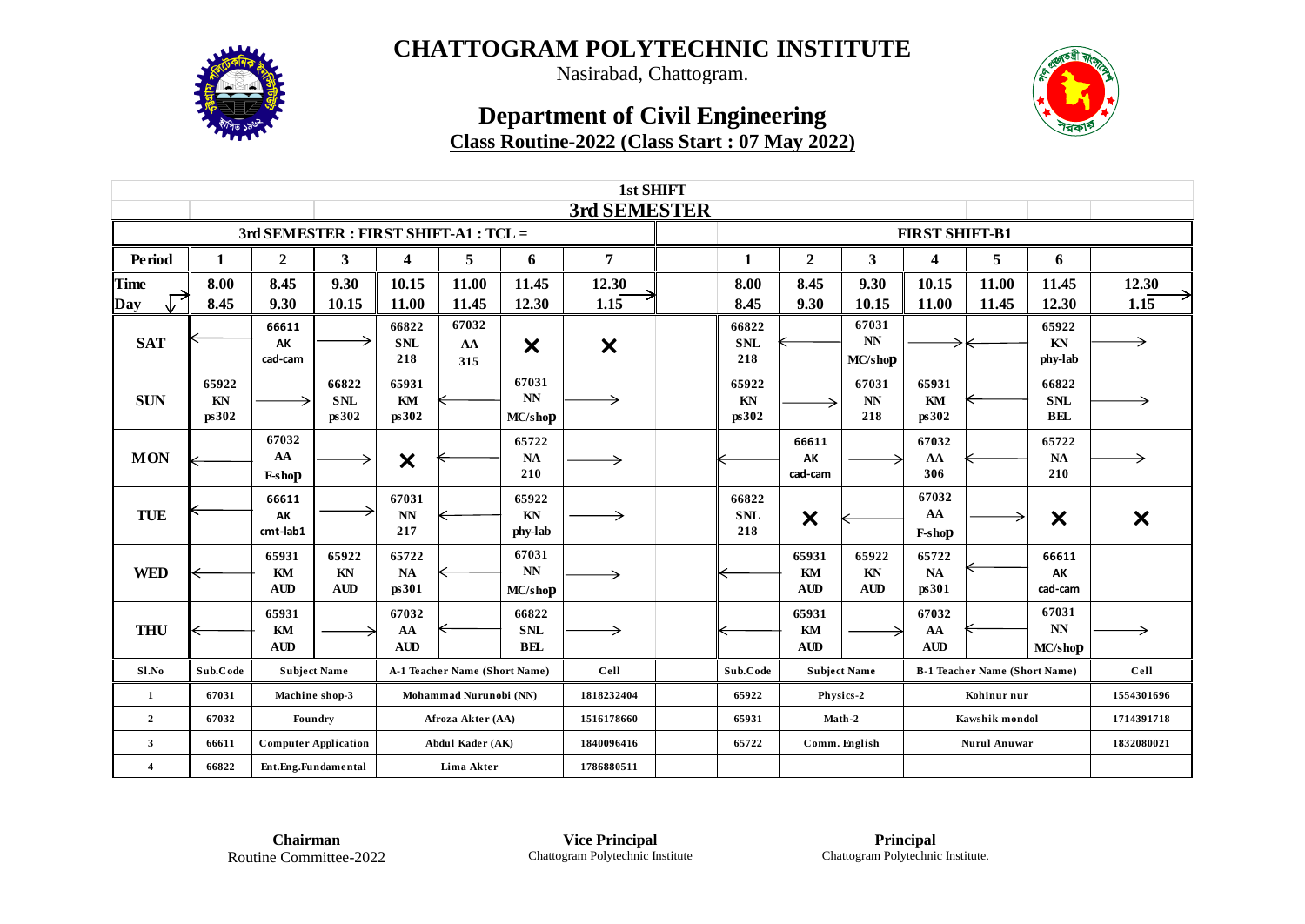

Nasirabad, Chattogram.

## **Department of Civil Engineering Class Routine-2022 (Class Start : 07 May 2022)**



|                |                           |                                    |                         |                                          |                                  |                                        |                           | 1st SHIFT |                           |                               |                               |                                                 |                                     |                               |                           |
|----------------|---------------------------|------------------------------------|-------------------------|------------------------------------------|----------------------------------|----------------------------------------|---------------------------|-----------|---------------------------|-------------------------------|-------------------------------|-------------------------------------------------|-------------------------------------|-------------------------------|---------------------------|
|                |                           |                                    |                         |                                          |                                  |                                        | 5th SEMESTER              |           |                           |                               |                               |                                                 |                                     |                               |                           |
|                |                           |                                    |                         | <b>FIRST SHIFT-A1</b>                    |                                  |                                        |                           |           |                           |                               |                               | <b>FIRST SHIFT-B1</b>                           |                                     |                               |                           |
| <b>Period</b>  | 1                         | $\mathbf{2}$                       | 3                       | $\overline{\mathbf{4}}$                  | 5                                | 6                                      | $\overline{7}$            |           | 1                         | $\boldsymbol{2}$              | 3                             | 4                                               | 5                                   | 6                             | $\overline{7}$            |
| <b>Time</b>    | 8.00                      | 8.45                               | 9.30                    | 10.15                                    | 11.00                            | 11.45                                  | 12.30                     |           | 8.00                      | 8.45                          | 9.30                          | 10.15                                           | 11.00                               | 11.45                         | 12.30                     |
| Day            | 8.45                      | 9.30                               | 10.15                   | 11.00                                    | 11.45                            | 12.30                                  | 1.15                      |           | 8.45                      | 9.30                          | 10.15                         | 11.00                                           | 11.45                               | 12.30                         | 1.15                      |
| <b>SAT</b>     |                           | 67053<br><b>TNB</b><br>w-shop      |                         | 67054<br><b>PS</b><br><b>T-lab</b>       |                                  | 67051<br>$\mathbf{N}\mathbf{N}$<br>218 |                           |           |                           | 67052<br><b>PS</b><br>MT-shop |                               | 67055<br><b>SCD</b><br>ps302                    |                                     | 67053<br><b>TNB</b><br>W-shop | →                         |
| <b>SUN</b>     |                           | 67052<br><b>NU</b><br><b>T-lan</b> |                         | $\boldsymbol{\mathsf{x}}$                |                                  | 67054<br><b>PS</b><br>cad-cam          |                           |           |                           | 67054<br><b>PS</b><br>cad-cam |                               | 67051<br>$\mathbf{N}\mathbf{N}$<br><b>T-lab</b> | 67055<br><b>SCD</b><br>323          |                               | $\boldsymbol{\mathsf{x}}$ |
| <b>MON</b>     |                           | 67053<br><b>TNB</b><br>w-shop      |                         | 67055<br><b>SCD</b><br><b>T-lab</b>      |                                  | 67051<br>NN<br><b>T-lab</b>            | $\boldsymbol{\mathsf{x}}$ |           | $\boldsymbol{\mathsf{x}}$ |                               | 67051<br>NN<br>218            |                                                 | 67052<br><b>PS</b><br>218           | 67053<br><b>TNB</b><br>218    | $\boldsymbol{\mathsf{x}}$ |
| <b>TUE</b>     | $\boldsymbol{\mathsf{x}}$ | 67051<br><b>NN</b><br>218          |                         | 65851<br><b>PKB</b><br>ps-301            | 67053<br><b>TNB</b><br>308       | $\boldsymbol{\mathsf{x}}$              | $\mathsf{X} \leftarrow$   |           |                           | 67053<br><b>TNB</b><br>w-shop |                               | 65851<br><b>PKB</b><br>ps-301                   | 67051<br><b>NN</b><br>218           | →                             | $\boldsymbol{\mathsf{x}}$ |
| <b>WED</b>     |                           | 67054<br><b>PS</b><br>cad-cam      |                         | 65851<br><b>PKB</b><br>$ps-202$          | 67052<br><b>NU</b><br><b>AUD</b> | 67055<br><b>SCD</b><br>217             | $\boldsymbol{\mathsf{x}}$ |           | X                         | 67053<br><b>TNB</b><br>218    | $\bm{\times}$                 | 65851<br><b>PKB</b><br>$ps-202$                 | 67052<br><b>PS</b><br>218           | 67054<br><b>PS</b><br>218     | $\boldsymbol{\mathsf{x}}$ |
| <b>THU</b>     | ⇐                         | 65851<br><b>PKB</b><br>210         |                         | 67052<br>$\mathbf{N}\mathbf{U}$<br>Ps302 | 67053<br><b>TNB</b><br>217       | $\boldsymbol{\mathsf{x}}$              | $\boldsymbol{\mathsf{x}}$ |           |                           | 65851<br><b>PKB</b><br>210    |                               | $\boldsymbol{\mathsf{x}}$                       |                                     | 67054<br><b>PS</b><br>cad-cam | →                         |
| Sl.No          | Sub.Code                  | <b>Subject Name</b>                |                         |                                          | A-1 Teacher Name (Short Name)    |                                        | Cell                      |           | Sub.Code                  | <b>Subject Name</b>           |                               |                                                 | <b>B1 Teacher Name (Short Name)</b> |                               | Cell                      |
| 1              | 67051                     |                                    | Hydraulics              |                                          | Mohammad Nurunobi (NN)           |                                        | 1818232404                |           | 65851                     | Accounting                    |                               |                                                 | Polash kanti Borua (PKB)            |                               | 1554335950                |
| $\overline{2}$ | 67052                     | <b>Estmating &amp;costing</b>      |                         |                                          | Mohammad Nazimuddin (NU)         |                                        | 1966042855                |           | 67052                     |                               | <b>Estmating &amp;costing</b> | Prokas sikder (PS)                              |                                     |                               | 1715857435                |
| $\mathbf{3}$   | 67053                     |                                    | <b>Advanced welding</b> |                                          | Tonni Barua (TNB)                |                                        | 1878514691                |           |                           |                               |                               |                                                 |                                     |                               |                           |
| $\overline{4}$ | 67054                     | Cad-cam                            |                         |                                          | Prokas sikder (PS)               |                                        | 1715857435                |           |                           |                               |                               |                                                 |                                     |                               |                           |
| 5              | 67055                     | <b>Msanufacturing proces</b>       |                         | sojun chandra dhar (SCD)                 |                                  |                                        | 1839116176                |           |                           |                               |                               |                                                 |                                     |                               |                           |

**Chairman** Routine Committee-2022

**Vice Principal** Chattogram Polytechnic Institute

**Principal** Chattogram Polytechnic Institute.